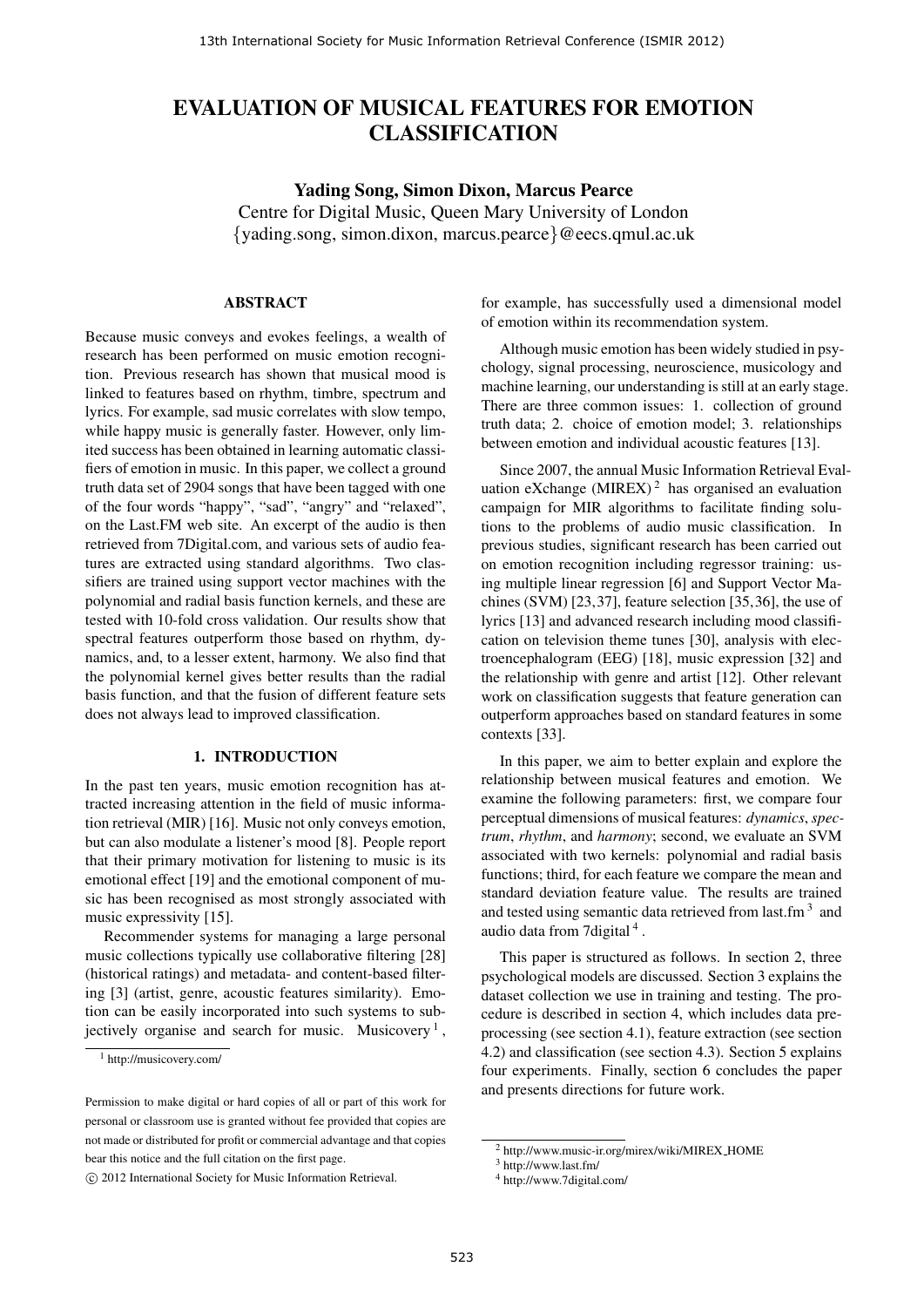#### 2. PSYCHOLOGICAL EMOTION MODELS

One of the difficulties in representing emotion is to distinguish music-induced emotion from perceived emotion because the two are not always aligned [5]. Different psychological models of emotion have been compared in a study of perceived emotion [7].

Most music related studies are based on two popular approaches: categorical [10] and dimensional [34] models of emotion. The categorical approach describes emotions with a limited number of innate and universal categories such as happiness, sadness, anger and fear. The dimensional model considers all affective terms arising from independent neurophysiological systems: valence (negative to positive) and arousal (calm to exciting). Recently a more sophisticated model of music-induced emotion - the Geneva Emotion Music Scale (GEMS) model - consisting of 9 dimensions, has been proposed [42]. Our results and analysis are based on the categorical model since we make our data collection through human-annotated social tags which are categorical in nature.

#### 3. GROUND-TRUTH DATA COLLECTION

As discussed above, due to the lack of ground truth data, most researchers compile their own databases [41]. Manual annotation is one of the most common ways to do this. However, it is expensive in terms of financial cost and human labour. Moreover, terms used may differ between individuals. Different emotions may be described using the same term by different people which would result in poor prediction [38]. However, with the emergence of music discovery and recommendation websites such as last.fm which support social tags for music, we can access rich human-annotated information. Compared with the traditional approach of web mining which gives noisy results, social tagging provides highly relevant information for music information retrieval (MIR) and has become an important source of human-generated contextual knowledge [11]. Levy [24] has also shown that social tags give a high quality source of ground truth data and can be effective in capturing music similarity [40].

The five mood clusters proposed by MIREX [14] (such as rollicking, literate, and poignant) are not popular in social tags. Therefore, we use four basic emotion classes: *happy*, *angry*, *sad* and *relaxed*, considering these four emotions are widely accepted across different cultures and cover the four quadrants of the 2-dimensional model of emotion [22]. These four basic emotions are used as seeds to retrieve the top 30 tags from last.fm. We then obtain a list of songs labelled with the retrieved tags. Table1 and table 2 show an example of the retrieved results.

Given the retrieved titles and the names of the singers, we use a public API to get preview files. The results cover different types of pop music, meaning that we avoid particular artist and genre effects [17]. Since the purpose of this step is to find ground truth data, issues such as cold start, noise, hacking, and bias are not relevant [4, 20].

Most datasets on music emotion recognition are quite

| <b>Happy</b>   | Angry           | Sad             | <b>Relax</b> |
|----------------|-----------------|-----------------|--------------|
| happy          | angry           | sad             | relax        |
| happy hardcore | angry music     | sad songs       | relax trance |
| makes me happy | angry metal     | happysad        | relax music  |
| happy music    | angry pop music | sad song        | jazz relax   |
| happysad       | angry rock      | sad & beautiful | only relax   |

Table 1. Top 5 tags returned by last.fm

| <b>Singer</b>        | Title             |
|----------------------|-------------------|
| Noah And The Whale   | 5 Years Time      |
| Jason Mraz           | I'm Yours         |
| <b>Rusted Root</b>   | Send Me On My Way |
| Royksopp             | Happy Up Here     |
| Karen O and the Kids | All Is Love       |

Table 2. Top songs returned with tags from the "happy" category.

small (less than 1000 items), which indicates that 2904 songs (see table 3) for four emotions retrieved by social tags is a good size for the current experiments. The dataset will be made available  $<sup>5</sup>$ , to encourage other researchers to</sup> reproduce the results for research and evaluation.

| <b>Number of Songs</b> |
|------------------------|
| 753                    |
| 639                    |
| 763                    |
| 749                    |
| 2904                   |
|                        |

Table 3. Summary of ground truth data collection

### 4. PROCEDURES

The experimental procedure consists of four stages: data collection, data preprocessing, feature extraction, and classification, as shown in figure 1.

#### 4.1 Data Preprocessing

As shown in Table 1, there is some noise in the data such as confusing tags and repeated songs. We manually remove data with the tag *happysad* which existed in both the happy and sad classes and delete the repeated songs, to make sure every song will only exist once in a single class. Moreover, we convert our dataset to standard wav format (22,050 Hz sampling rate, 16 bit precision and mono channel). The song excerpts are either 30 seconds or 60 seconds, representing the most salient part of the song [27], therefore there is no need to truncate. At the end, we normalise the excerpts by dividing by the highest amplitude to mitigate the *production effect* of different recording levels.

#### 4.2 Feature Extraction

As suggested in the work of Saari and Eerola [35], two different types of feature (mean and standard deviation) with

<sup>5</sup> The dataset can be found at *https://code.soundsoftware.ac.uk/projects- /emotion-recognition*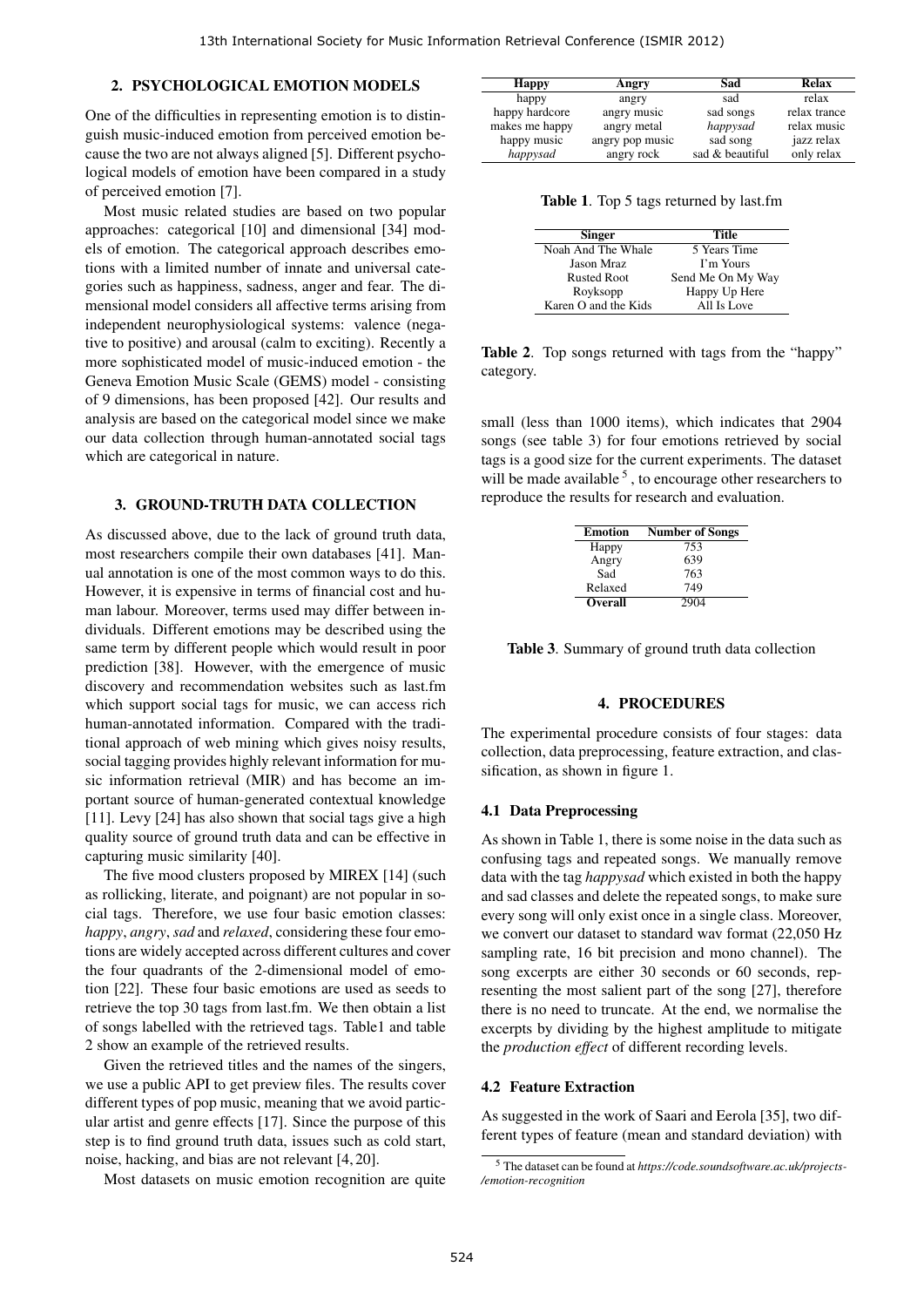

Figure 1. Procedure

a total of 55 features were extracted using the MIR toolbox <sup>6</sup> [21] (shown in table 4). The features are categorized into the following four perceptual dimensions of music listening: *dynamics*, *rhythm*, *spectral*, and *harmony*.

# 4.3 Classification

The majority of music classification tasks [9] (genre classification [25, 39], artist identification [29], and instrument recognition [31]) have used k-nearest neighbour (K-NN) [26] and support vector machines (SVM) [2]. In the case of audio input features, the SVM has been shown to perform best [1].

In this paper, therefore, we choose support vector machines as our classifier, using the implementation of the sequential minimal optimisation algorithm in the Weka data mining toolkit<sup>7</sup>. SVMs are trained using polynomial and radial basis function (RBF) kernels. We set the cost factor  $C = 1.0$ , and leave other parameters unchanged. An internal 10-fold cross validation is applied. To better understand and compare features in four perceptual dimensions, our experiments are divided into four tasks.

*Experiment 1*: we compare the performance of the two kernels (polynomial and RBF) using various features.

*Experiment 2*: four classes (perceptual dimensions) of features are tested separately, and we compare the results to find a dominant class.

*Experiment 3*: two types of feature descriptor, mean and standard deviation, are calculated. The purpose is to compare values for further feature selection and dimensionality reduction.

| Dimen.   | No.       | <b>Features</b>             | <b>Acronyms</b> |
|----------|-----------|-----------------------------|-----------------|
| Dynamics | $1 - 2$   | RMS energy                  | RMSm, RMSstd    |
|          | $3 - 4$   | Slope                       | Ss. Sstd        |
|          | $5-6$     | Attack                      | As, Astd        |
|          | 7         | Low energy                  | LE <sub>m</sub> |
| Rhythm   | $1 - 2$   | Tempo                       | Ts. Tstd        |
|          | $3-4$     | Fluctuation peak (pos, mag) | FPm, FMm        |
|          | 5         | <b>Fluctuation centroid</b> | FCm             |
| Spec.    | $1 - 2$   | Spectrum centroid           | SCm, SCstd      |
|          | $3 - 4$   | <b>Brightness</b>           | BRm, BRstd      |
|          | $5-6$     | Spread                      | SPm. SPstd      |
|          | $7 - 8$   | <b>Skewness</b>             | SKm, SKstd      |
|          | $9-10$    | Kurtosis                    | Km, Kstd        |
|          | $11 - 12$ | Rolloff95                   | R95s, R95std    |
|          | $13 - 14$ | Rolloff85                   | R85s, R85std    |
|          | $15-16$   | Spectral Entrophy           | SEm, SEstd      |
|          | $17 - 18$ | <b>Flatness</b>             | Fm, Fstd        |
|          | 19-20     | Roughness                   | Rm, Rstd        |
|          | $21 - 22$ | Irregularity                | IRm. IRstd      |
|          | $23 - 24$ | Zero crossing rate          | ZCRm, ZCRstd    |
|          | $25 - 26$ | Spectral flux               | SPm, SPstd      |
|          | $27 - 28$ | <b>MFCC</b>                 | MFm, MFstd      |
|          | 29-30     | <b>DMFCC</b>                | DMFm, DMFstd    |
|          | 31-32     | <b>DDMFCC</b>               | DDm, DDstd      |
| Harmony  | $1 - 2$   | Chromagram peak             | CPm, CPstd      |
|          | $3-4$     | Chromagram centroid         | CCm, CCstd      |
|          | $5-6$     | Key clarity                 | KCm, KCstd      |
|          | $7 - 8$   | Key mode                    | KMm, KMstd      |
|          | $9 - 10$  | <b>HCDF</b>                 | Hm, Hstd        |

**Table 4.** The feature set used in this work;  $m = \text{mean}$ , std = standard deviation.

*Experiment 4*: different combinations of feature classes (e.g., spectral with dynamics) are evaluated in order to determine the best-performing model.

#### 5. RESULTS

#### 5.1 Experiment 1

In experiment 1, SVMs trained with two different kernels are compared. Previous studies [23] have found in the case of audio input that the SVM performs better than other classifiers (Logistic Regression, Random Forest, GMM, K-NN and Decision Trees). To our knowledge, no work has been reported explicitly comparing different kernels for SVMs. In emotion recognition, the radial basis function kernel is a common choice because of its robustness and accuracy in other similar recognition tasks [1].

|                      | Polynomial |             | <b>RBF</b> |      |     |
|----------------------|------------|-------------|------------|------|-----|
| <b>Feature Class</b> | Accuracy   | <b>Time</b> | Accuracy   | Time | No. |
| Dynamics             | 37.2       | 0.44        | 26.3       | 32.5 |     |
| Rhythm               | 37.5       | 0.44        | 34.5       | 23.2 |     |
| Harmony              | 47.5       | 0.41        | 36.6       | 27.4 | 10  |
| Spectral             | 51.9       | 0.40        | 48.1       | 14.3 | 32  |

Table 5. Experiment 1 results: time = model building time, No. = number of features in each class

The results in table 5 show however that regardless of the features used, the polynomial kernel always achieved the higher accuracy. Moreover, the model construction times for each kernel are dramatically different. The average construction time for the polynomial kernel is 0.4 seconds, while the average time for the RBF kernel is 24.2

<sup>6</sup> Version 1.3.3: https://www.jyu.fi/music/coe/materials/mirtoolbox

<sup>7</sup> http://www.cs.waikato.ac.nz/ml/weka/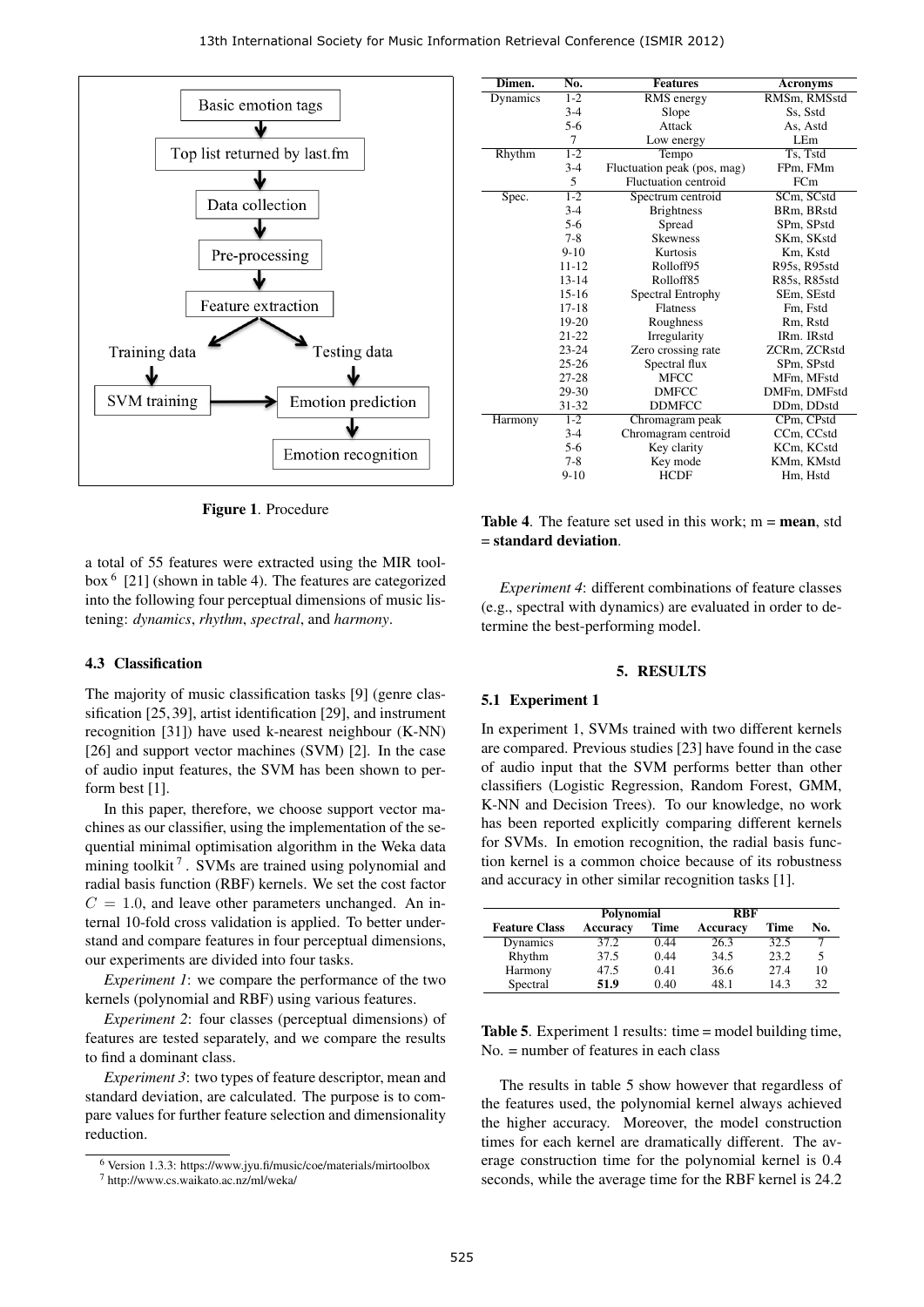seconds, around 60 times more than the polynomial kernel. The following experiments also show similar results. This shows that polynomial kernel outperforms RBF in the task of emotion recognition at least for the parameter values used here.

# 5.2 Experiment 2

In experiment 2, we compare the emotion prediction results for the following perceptual dimensions: *dynamics*, *rhythm*, *harmony*, and *spectral*. Results are shown in figure 2). Dynamics and rhythm features yield similar results, with harmony features providing better results, but the spectral class with 32 features achieves the highest accuracy of 51.9%. This experiment provides a baseline model, and further exploration of multiple dimensions is performed in experiment 4.



Figure 2. Comparison of classification results for the four classes of features.

# 5.3 Experiment 3

In this experiment, we evaluate different types of feature descriptors, mean value and standard deviation for each feature across all feature classes, for predicting the emotion in music. The results in table 6 show that the use of both mean and standard deviation values gives the best results in each case. However, the processing time increased, so choosing the optimal descriptor for each feature is highly desirable. For example, choosing only the mean value in the harmony class, we lose 2% of accuracy but increase the speed while the choice of standard deviation results in around 10% accuracy loss. As the number of features increases, the difference between using mean and standard deviation will be reduced. However, more experiments are needed to explain why the mean in harmony and spectral features, and standard deviation values of dynamics and rhythm features have higher accuracy scores.

# 5.4 Experiment 4

In order to choose the best model, the final experiment fuses different perceptual features. As presented in table 7, optimal accuracy is not produced by the combination of all features. Instead, the use of spectral, rhythm and harmony (but not dynamic) features produces the highest accuracy.

| <b>Features Class</b> | Polynomial        | <b>No. features</b> |
|-----------------------|-------------------|---------------------|
| Dynamics all          | 37.2              | 7                   |
| Dynamics mean         | 29.7              | 3                   |
| Dynamics std          | 33.8              | 3                   |
| Rhythm all            | $\overline{37.5}$ | $\overline{5}$      |
| Rhythm mean           | 28.7              | 1                   |
| Rhythm std            | 34.2              | 1                   |
| Harmony all           | 47.5              | $\overline{10}$     |
| Harmony mean          | 45.3              | 5                   |
| Harmony std           | 38.3              | 5                   |
| Spectral all          | $\overline{51.9}$ | $\overline{32}$     |
| Spectral mean         | 49.6              | 16                  |
| Spectral std          | 47.5              | 16                  |
| Spec+Dyn all          | 52.3              | 39                  |
| Spec+Dyn mean         | 50.5              | 19                  |
| Spec+Dyn std          | 48.7              | 19                  |
| Spec+Rhy all          | 52.3              | $\overline{37}$     |
| Spec+Rhy mean         | 49.8              | 17                  |
| Spec+Rhy std          | 47.8              | 17                  |
| Spec+Har all          | 53.3              | 42                  |
| Spec+Har mean         | 51.3              | 21                  |
| Spec+Har std          | 50.3              | 21                  |
| Har+Rhy all           | 49.1              | 15                  |
| Har+Rhy mean          | 45.6              | 6                   |
| Har+Rhy std           | 41.2              | 6                   |
| Har+Dyn all           | 48.8              | 17                  |
| Har+Dyn mean          | 46.9              | 8                   |
| Har+Dyn std           | 42.4              | 8                   |
| Rhy+Dyn all           | 41.7              | $\overline{12}$     |
| Rhy+Dyn mean          | 32.0              | 4                   |
| Rhy+Dyn std           | 38.8              | $\overline{4}$      |

Table 6. Comparison of mean and standard deviation (std) features.

| <b>Features</b>     | Accuracv | No. features |
|---------------------|----------|--------------|
| Spec+Dyn            | 52.3     | 39           |
| Spec+Rhy            | 52.3     | 37           |
| Spec+Har            | 53.3     | 42           |
| Har+Rhy             | 49.1     | 15           |
| Har+Dyn             | 48.8     | 17           |
| Rhy+Dyn             | 41.7     | 12           |
| Spec+Dyn+Rhy        | 52.4     | 44           |
| Spec+Dyn+Har        | 53.8     | 49           |
| Spec+Rhy+Har        | 54.0     | 47           |
| Dyn+Rhy+Har         | 49.7     | 22           |
| <b>All Features</b> | 53.6     | 54           |
|                     |          |              |

Table 7. Classification results for combinations of feature sets.

#### 6. CONCLUSION AND FUTURE WORK

In this paper, we collected ground truth data on the emotion associated with 2904 pop songs from last.fm tags. Audio features were extracted and grouped into four perceptual dimensions for training and validation. Four experiments were conducted to predict emotion labels. The results suggest that, instead of the conventional approach using SVMs trained with a RBF kernel, a polynomial kernel yields higher accuracy. Since no single dominant features have been found in emotion recognition, we explored the performance of different perceptual classes of feature for predicting emotion in music. Experiment 3 found that dimensionality reduction can be achieved through removing either mean or standard deviation values, halving the number of features used, with, in some cases, only 2% accuracy loss. The last experiment found that inclusion of dynamics features with the other classes actually impaired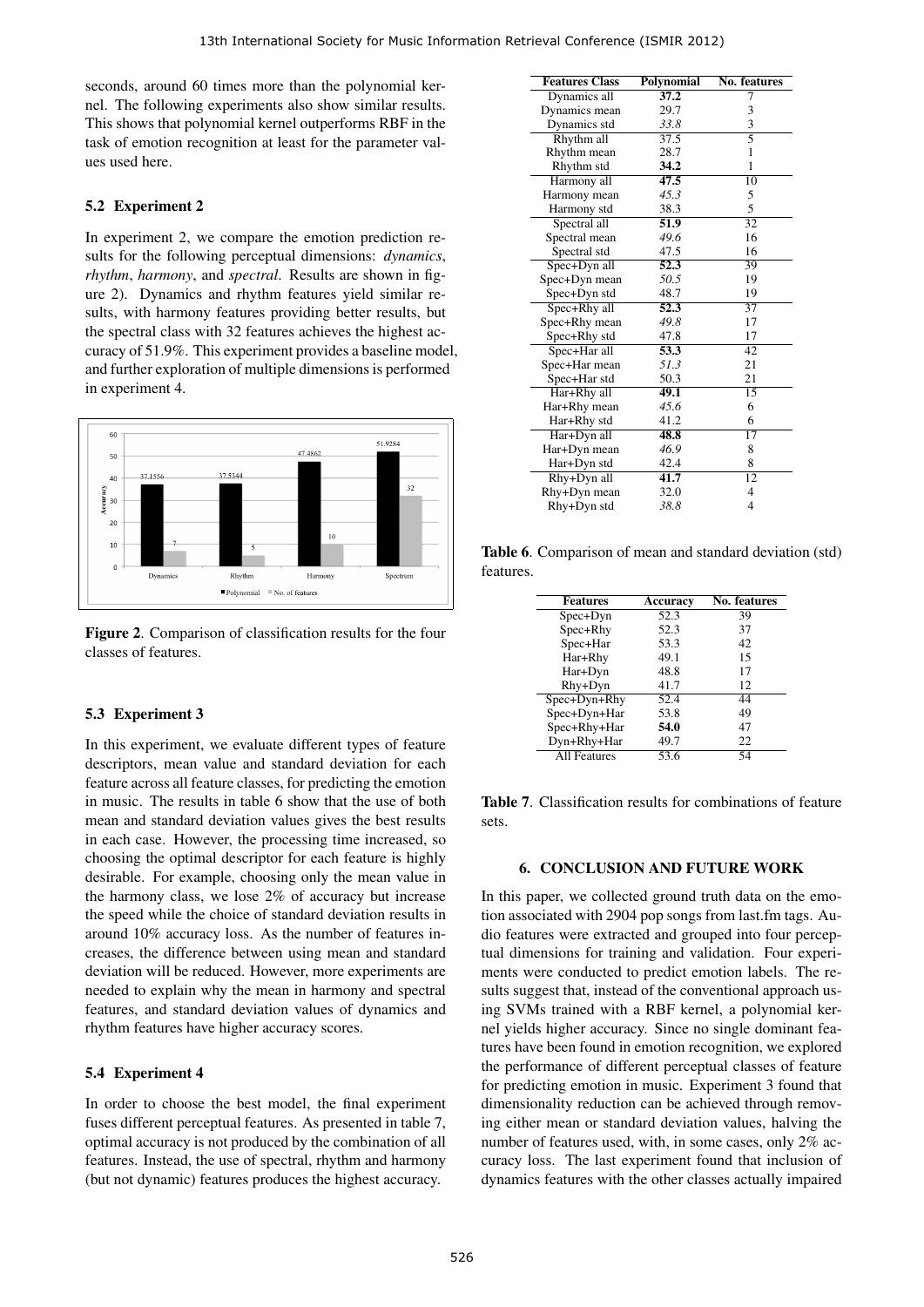the performance of the classifier while the combination of spectral, rhythmic and harmonic features yielded optimal performance.

In future work, we will expand this research both in depth and breadth, to find features and classes of features which best represent emotion in music. We will examine higher-level dimensions such as temporal evolution features, as well as investigating the use of auditory models. Using the datasets retrieved from Last.fm, we will compare the practicability of social tags with other humanannotated datasets in emotion recognition. Through these studies of subjective emotion, we will develop methods for incorporating other empirical psychological data in a subjective music recommender system.

# 7. ACKNOWLEDGEMENTS

We acknowledge the support of the Queen Mary University of London Postgraduate Research Fund (QMPGRF) and the China Scholarship Council. We would like to thank the reviewers and Emmanouil Benetos for their advice and comments.

# 8. REFERENCES

- [1] K. Bischoff, C. S. Firan, R. Paiu, W. Nejdl, C. Laurier, and M. Sordo. Music Mood and Theme Classification - A Hybrid Approach. In *10th International Society for Music Information Retrieval Conference*, number Ismir, pages 657–662, 2009.
- [2] E. Boser, N. Vapnik, and I. M. Guyon. Training Algorithm Margin for Optimal Classifiers. In *ACM Conference on Computational Learning Theory*, pages 144– 152, 1992.
- [3] P. Cano, M. Koppenberger, and N. Wack. Contentbased Music Audio Recommendation. In *Proceedings of the 13th annual ACM international conference on Multimedia*, number ACM, pages 211–212, 2005.
- [4] O. Celma. Foafing the Music : Bridging the Semantic Gap in Music Recommendation. In *The Semantic Web-ISWC*, 2006.
- [5] T. Eerola. Are the Emotions Expressed in Music Genre-specific? An Audio-based Evaluation of Datasets Spanning Classical , Film , Pop and Mixed Genres. *Journal of New Music Research*, 40(March 2012):349–366, 2011.
- [6] T. Eerola, O. Lartillot, and P. Toiviainen. Prediction of Multdimensional Emotional Ratings in Music from Audio Using Multivariate Regression Models. In *10th International Society for Music Information Retrieval Conference*, number Ismir, pages 621–626, 2009.
- [7] T. Eerola and J.K. Vuoskoski. A Comparison of the Discrete and Dimensional Models of Emotion in Music. *Psychology of Music*, 39(1):18–49, August 2010.
- [8] Y. Feng and Y. Zhuang. Popular Music Retrieval by Detecting Mood. In *International Society for Music Information Retrieval Conference*, volume 2, pages 375– 376, 2003.
- [9] Z. Fu, G. Lu, K.M. Ting, and D. Zhang. A Survey of Audio-based Music Classification and Annotation. *IEEE Transactions on Multimedia*, 13(2):303– 319, 2011.
- [10] K. Hevner. Experimental studies of the elements of expression in music. *The American Journal of Psychology*, 48:246–268, 1936.
- [11] X. Hu, M. Bay, and J.S. Downie. Creating a Simplified Music Mood Classification Grouth-truth Set. In *International Conference on Music Information Retrieval*, pages 3–4, 2007.
- [12] X. Hu and J.S. Downie. Exploring Mood Metadata: Relationships with Genre, Artist and Usage Metadata. In *8th International Conference on Music Information Retrieval*, 2007.
- [13] X. Hu, J.S. Downie, and A.F. Ehmann. Lyric Text Mining in Music Mood Classification. In *10th International Society for Music Information Retrieval Conference*, number Ismir, pages 411–416, 2009.
- [14] X. Hu, J.S. Downie, C. Laurier, and M. Bay. The 2007 MIREX Audio Mood Classification Task: Lesson Learned. In *International Society for Music Information Retrieval Conference*, pages 462–467, 2008.
- [15] P. N. Juslin, J. Karlsson, E. Lindström, A. Friberg, and E. Schoonderwaldt. Play it Again with Feeling: Computer Feedback in Musical Communication of Emotions. *Journal of experimental psychology. Applied*, 12(2):79–95, June 2006.
- [16] Y.E. Kim, E.M. Schmidt, R. Migneco, B.G. Morton, P. Richardson, J. Scott, J.A. Speck, and D. Turnbull. Music Emotion Recognition: A State of the Art Review. In *11th International Society for Music Information Retrieval Conference*, number Ismir, pages 255– 266, 2010.
- [17] Y.E. Kim, D.S. Williamson, and S. Pilli. Towards Quantifying the Album Effect in Artist Identification. In *International Society for Music Information Retrieval Conference*, 2006.
- [18] S. Koelstra, C. Muhl, and M. Soleymani. Deap: A Database for Emotion Analysis Using Physiological Signals. *IEEE Trans. on Affective Computing*, pages 1– 15, 2011.
- [19] C.L. Krumhansl. Music : A Link Between Cognition and Emotion. *American Psychological Society*, 11(2):45–50, 2002.
- [20] P. Lamere. Social Tagging and Music Information Retrieval. *Journal of New Music Research*, 37(2):101– 114, June 2008.